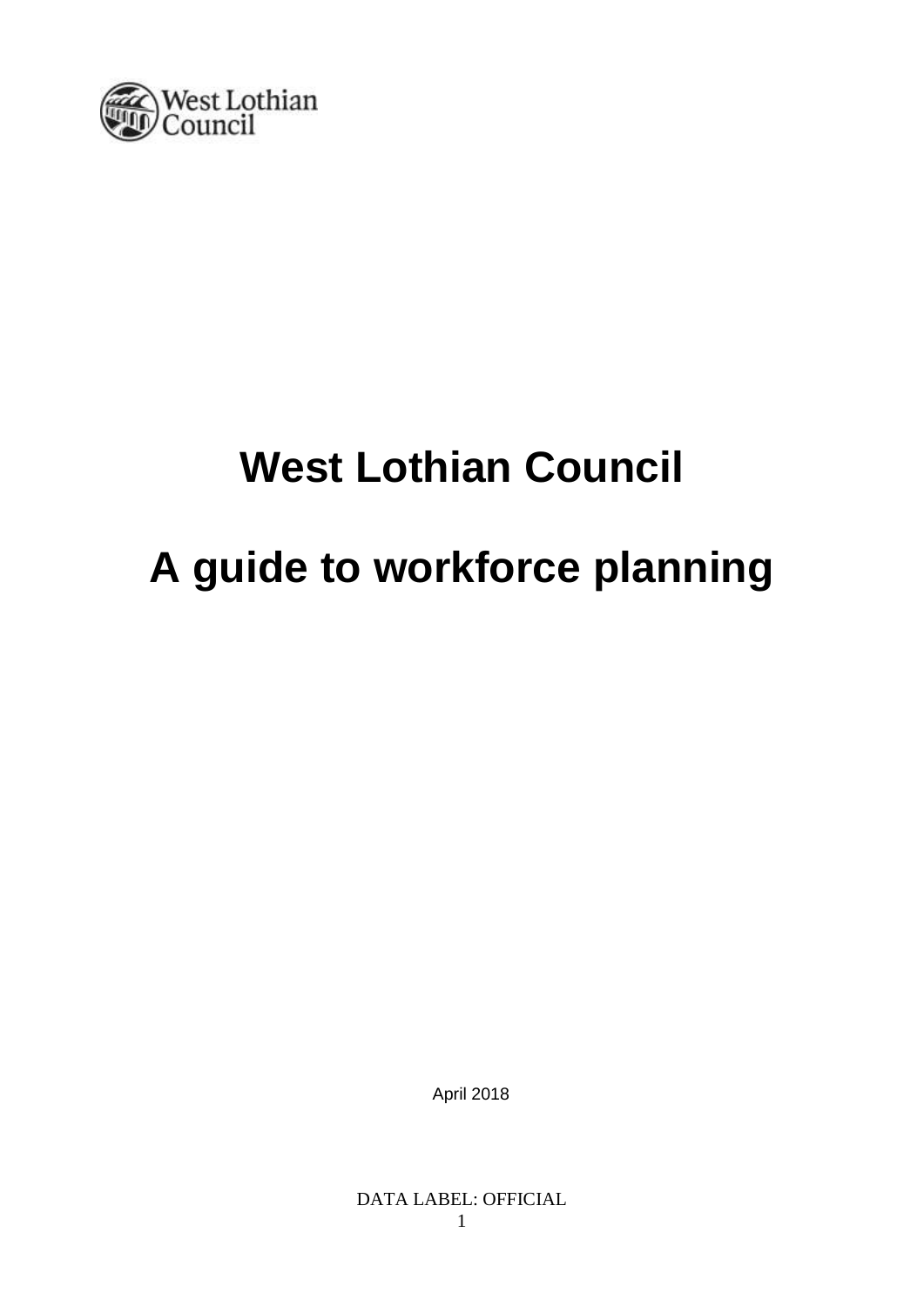### **Contents**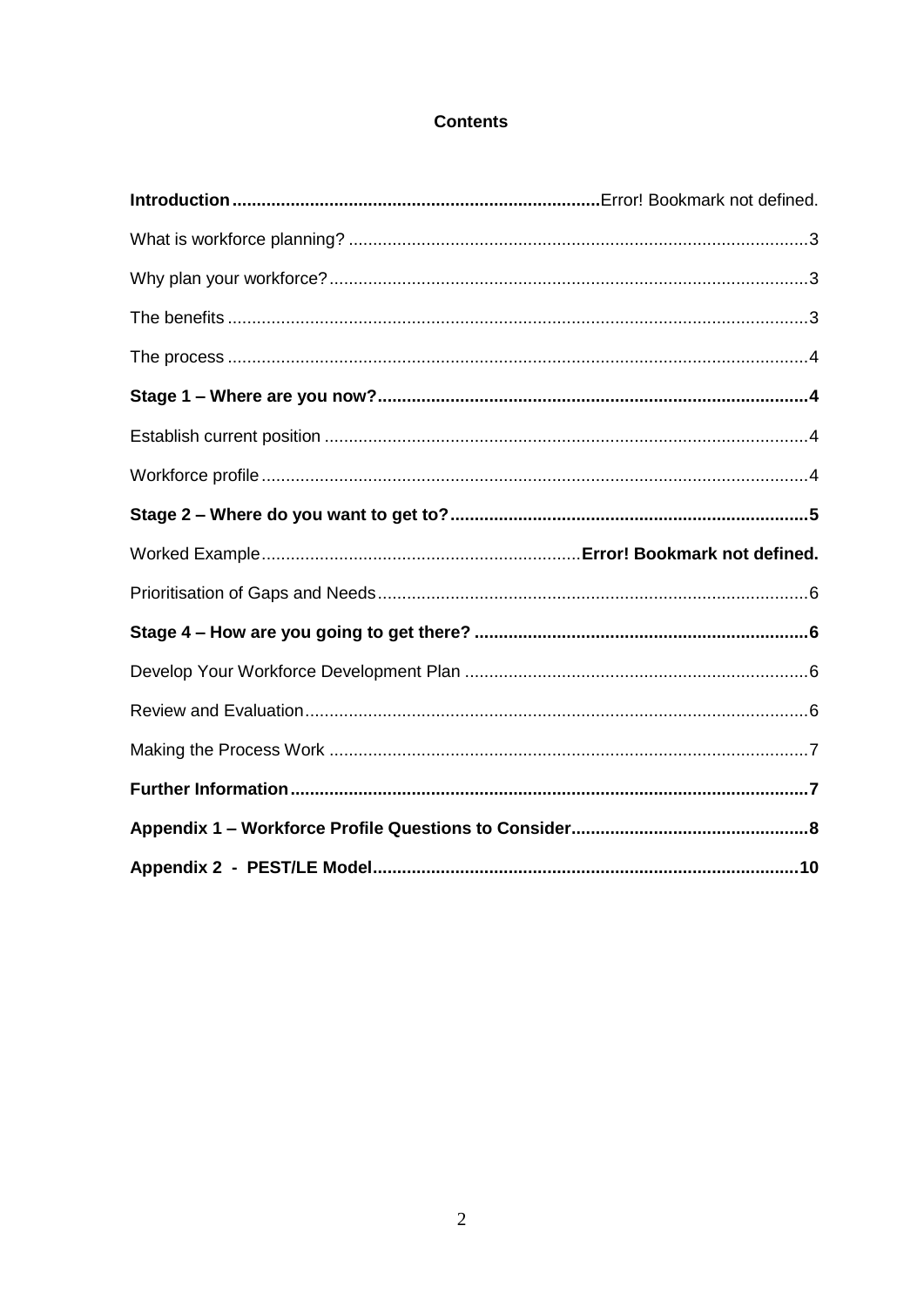#### <span id="page-2-0"></span>**What is workforce planning?**

There is no set model of workforce planning, nor is it a mechanistic or static process. It is about analysing the current workforce, and then extending that analysis to identify the future skills and competencies needed to deliver new and improved services.

The comparison between the present workforce and the desired future workforce will highlight shortages, surpluses and competency gaps, whether due to external pressure or internal factors. These gaps become the focus of a detailed workforce plan, identifying and implementing strategies that will build the relevant skills and capacity needed for organisational success.

#### <span id="page-2-1"></span>**Why plan your workforce?**

The majority of improvements come when the right people with the right knowledge, skills and behaviours are deployed appropriately throughout the structure.

Workforce planning is about how you achieve that match. It can make the links between business strategies and your people plans for recruitment and retention, staff development and training. It is about how you get to where you want to be.

It also provides the opportunity for longer term thinking about future service pressures and needs, and what you need to do now to get workable strategies in place – not only for people development, but for financial and change management agendas.

Workforce planning is perhaps the most important tool in managing change in any labour intensive service and as such will assist you in:

| 1. | Analysing the current make up<br>and skills of your workforce                | Where are you now?              |
|----|------------------------------------------------------------------------------|---------------------------------|
| 2. | Identifying the future workforce<br>required to deliver changing<br>services | Where are you trying to get to? |
| 3. | Highlighting shortages, surpluses<br>and competency gaps                     | What are the gaps?              |
| 4. | Planning how you will change your<br>workforce to meet your service<br>needs | How are you going to get there? |

Workforce planning should be an open process conducted with the collaboration of staff, trade union representatives and partners within and external to the Council it should be developed in accordance with best practice and procedures.

#### <span id="page-2-2"></span>**The benefits**

Workforce planning will help you to:

- Decide how many employees will be needed for future demands
- Cope with peaks and troughs in supply and demand for different skills
- Deliver improved customer focus by aligning service plans to people plans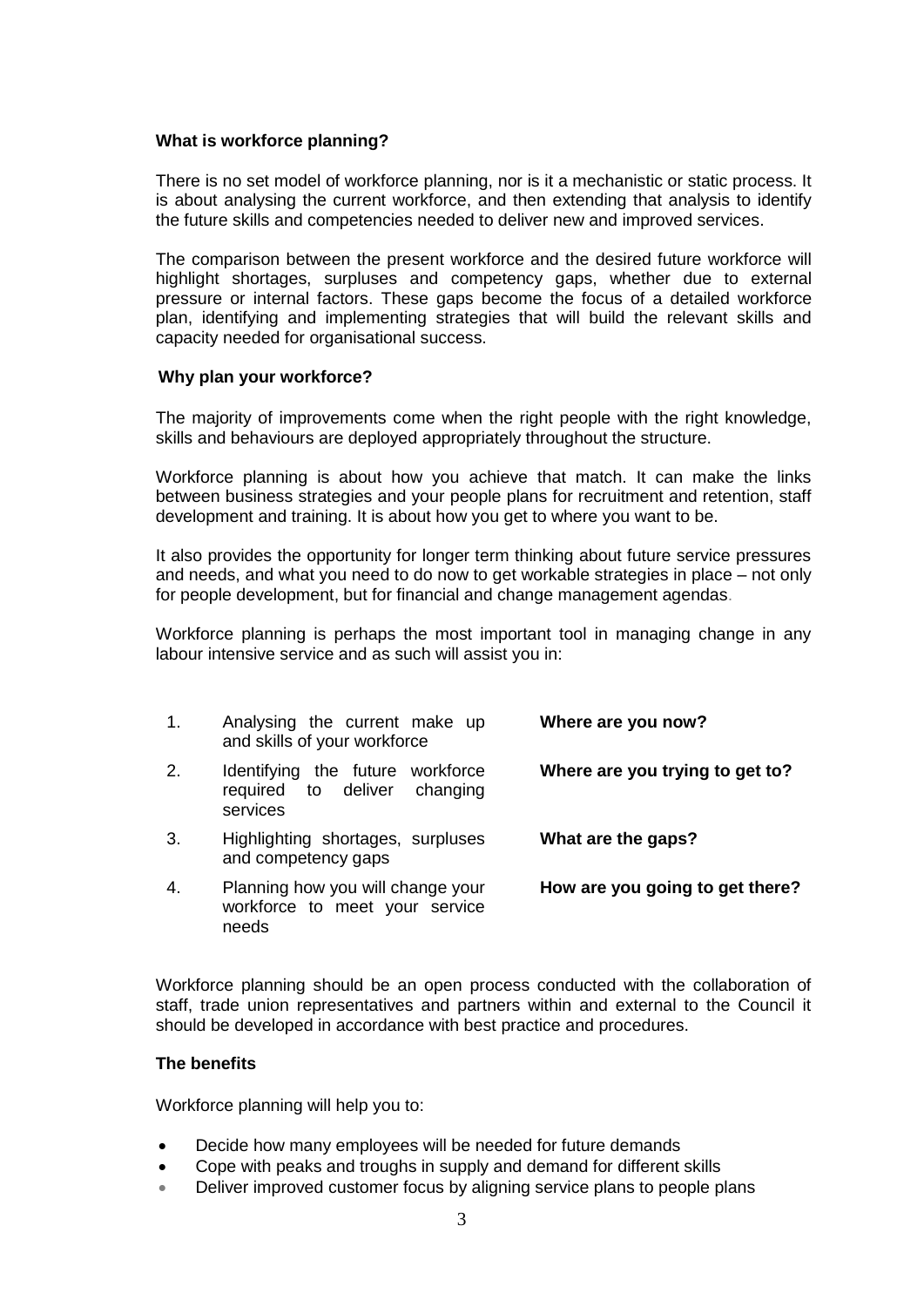- Retain employees and identify longer term workplace accommodation requirements
- Implement diversity policies effectively
- Manage staff performance and sickness absence
- Ensure that sufficient and appropriate training and development is provided
- Build links between Financial Planning and WLAM requirements

Your plan should be prepared, reviewed and updated on a regular cycle that links closely with the Council's Business Planning Cycle.

#### <span id="page-3-0"></span>**The process**

The process for establishing a workforce plan is as follows:



#### <span id="page-3-1"></span>**Stage 1 – Where are you now?**

It is important that the Head of Service and senior management team are signed up to the process and champion the cause, providing the necessary leadership to ensure the process is implemented effectively and consistently.

#### <span id="page-3-2"></span>**Establish current position**

The key outcomes for this section is to generate useful information from a variety of existing management information systems and bring it together into a coherent framework for a specific service or directorate.

Allied to this is the generation of quality information about the supply of skills internally, in the wider external labour market and partner organisations. This is being driven by the need to address both shorter-term issues of recruitment and retention and longerterm business needs like partnership working.

#### <span id="page-3-3"></span>**Workforce profile**

An in-depth understanding of the existing workforce is the basis for looking at trends and will help to establish strengths and weaknesses of your current situation. The information required for effective workforce planning will be collated from a number of sources. A workforce profile to support workforce planning has been suggested and will be collated from a number of sources:

- **Workforce profile** Should provide comprehensive information on the current workforce
- **Service specific information** information that may be useful includes
	- Service plans
	- Improvement plans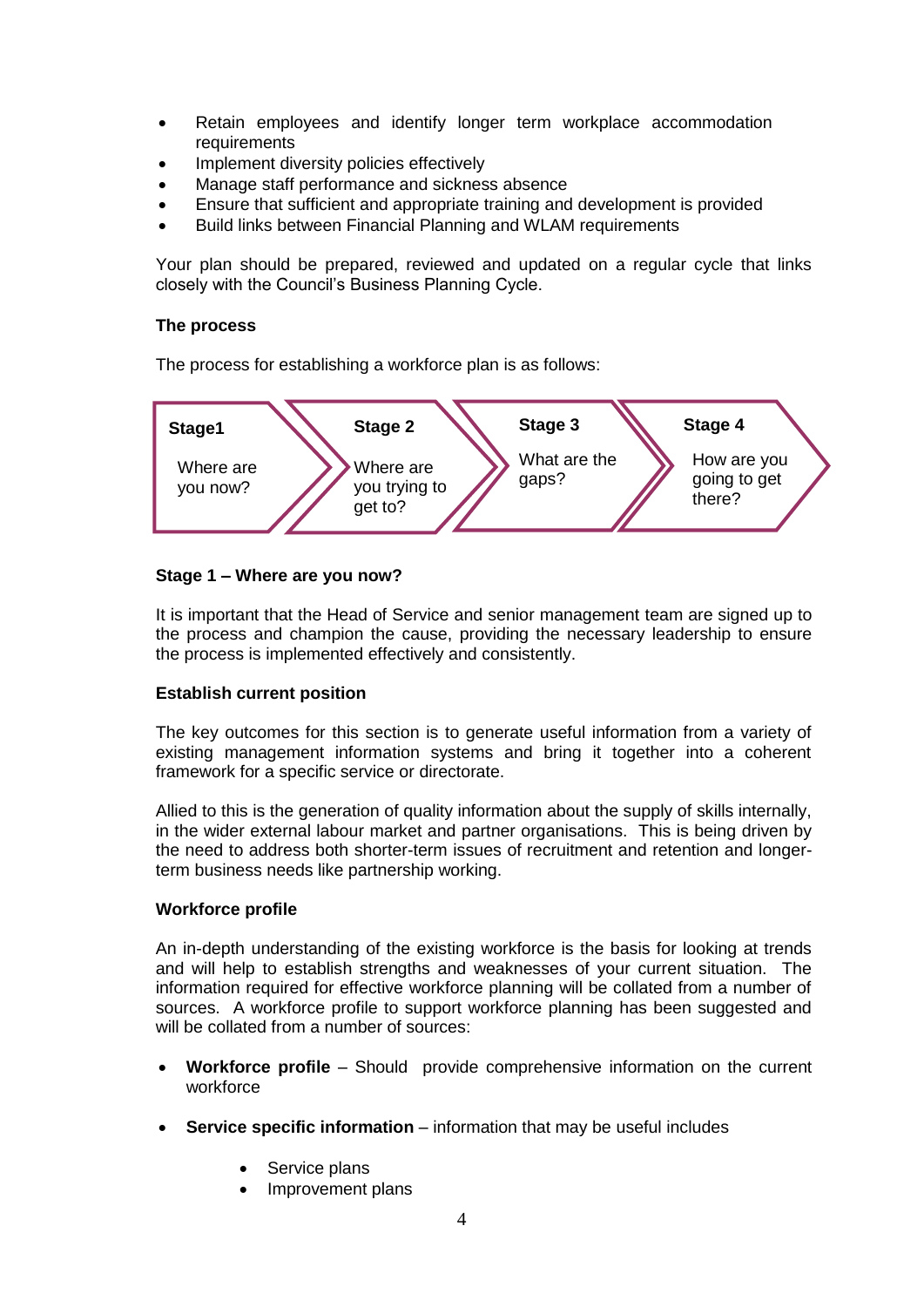- Planned initiatives
- Project work
- Budgeting
- Predicted legislative changes
- Benchmarking information
- **Workforce profile and questions to consider** appendix 1 provides details of the types of issues that should be considered when developing a workforce plan
- Corporate Information this could include the following:
	- Corporate Plan
	- Single Outcome Agreement
	- Locality Plans
	- Service Plan
	- Improvement Plans
	- Modernising Agenda
	- Financial Strategy
	- Risk management plan and policy

#### <span id="page-4-0"></span>**Stage 2 – Where do you want to get to?**

To ensure that the service has the right people in the right place with the right skills at the right time to deliver continuously improving services it is necessary to try and predict the level of service required and the way that it will be delivered in the future.

Although it is impossible to predict the future with any certainty, undertaking this process enables the organisation to make staffing decisions now that take account of the longer-term context.

To help make that assessment the following information will be important:

- A clear understanding of the corporate vision and objectives
- The likely impact of central government initiatives e.g. efficiency review
- The key objectives for each service area.
- Planned major changes/reorganisations
- The predicted workforce profile in five/ten years
- What initiatives are already in place to fill future skill gaps e.g. succession planning, specific training initiatives
- Recruitment and retention hotspots
- Demographic changes that could impact on services

See Appendix 2 for the PESTLE model. This lists the external factors to be considered e.g. political, economic, social, technical, legislative and environmental which may influence where you are trying to get to.

#### **Stage 3 – Where are the gaps**

Having established what the future may look like together with the skills and competencies that may be expected it is necessary to compare that information with the information gathered from Stage two. Once the imbalances have been identified it will then be necessary to prioritise based on their impact.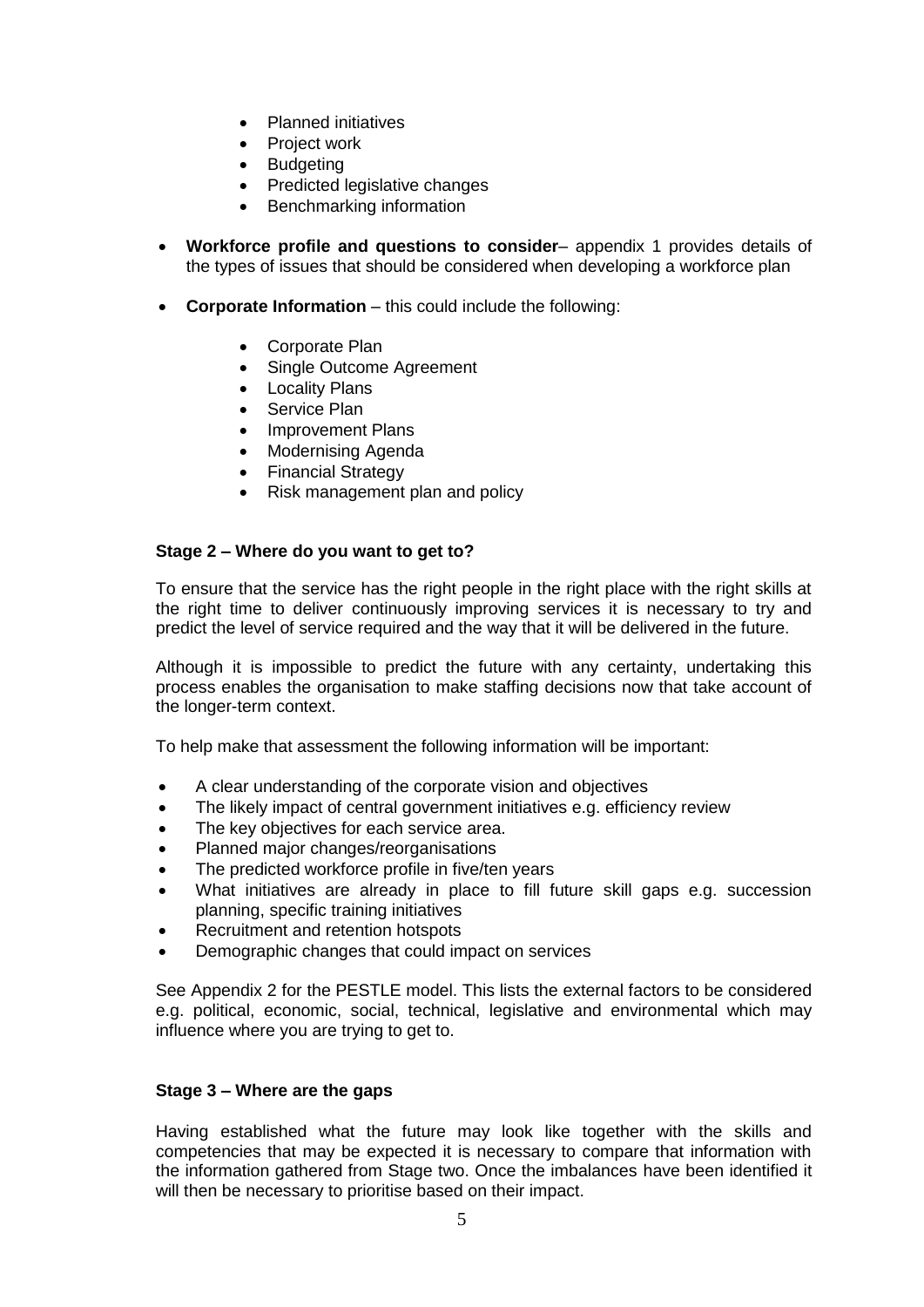#### <span id="page-5-0"></span>**Prioritisation of Gaps and Needs**

The following table identifies the types of gaps and needs that may be highlighted as part of the workforce planning process

|                  |                             | Low impact        |                         | <b>High impact</b>                      |
|------------------|-----------------------------|-------------------|-------------------------|-----------------------------------------|
| Large gap        | <b>Priority 3</b><br>impact | large gap and low | <b>Priority1</b><br>gap | high impact and large                   |
| <b>Small gap</b> | <b>Priority 4</b><br>impact | small gap and low | gap                     | <b>Priority 2</b> high impact and small |

### <span id="page-5-1"></span>**Stage 4 – How are you going to get there?**

#### <span id="page-5-2"></span>**Develop Your Workforce Development Plan**

Once the gaps have been identified and prioritised it will be possible to draw up a workforce development plan that will set down how you intend to deal with them. Not all of the gaps may be capable of local solution but it will be possible to identify regional and national issues enabling both West Lothian and other local authorities to work together with local and national agencies to help find appropriate solutions.

The workforce development plan is an action plan detailing what action you will take to meet future needs. Actions should not be restricted to learning and development solutions only but should also include the following:

- Redesign and remodel jobs
- Opportunities for joint delivery or shared services with partners
- Extended sources of recruitment
- Enhanced role/promotion opportunities for internal employees across service boundaries
- Review of qualification and entry requirements for posts that are difficult to recruit
- Greater job flexibility e.g. more flexible working
- Increase learning and development opportunities
- Undertake process redesign and improvement
- Improve productivity

The workforce development plan should also include performance measures to measure progress and clearly indicate resource implications. It should also take account of other initiatives that may impact upon the plan.

#### <span id="page-5-3"></span>**Review and Evaluation**

For workforce planning to be effective it should be subject to regular review and evaluation. The review process should be integrated into the annual service planning process and should be updated when major initiatives/changes are planned. The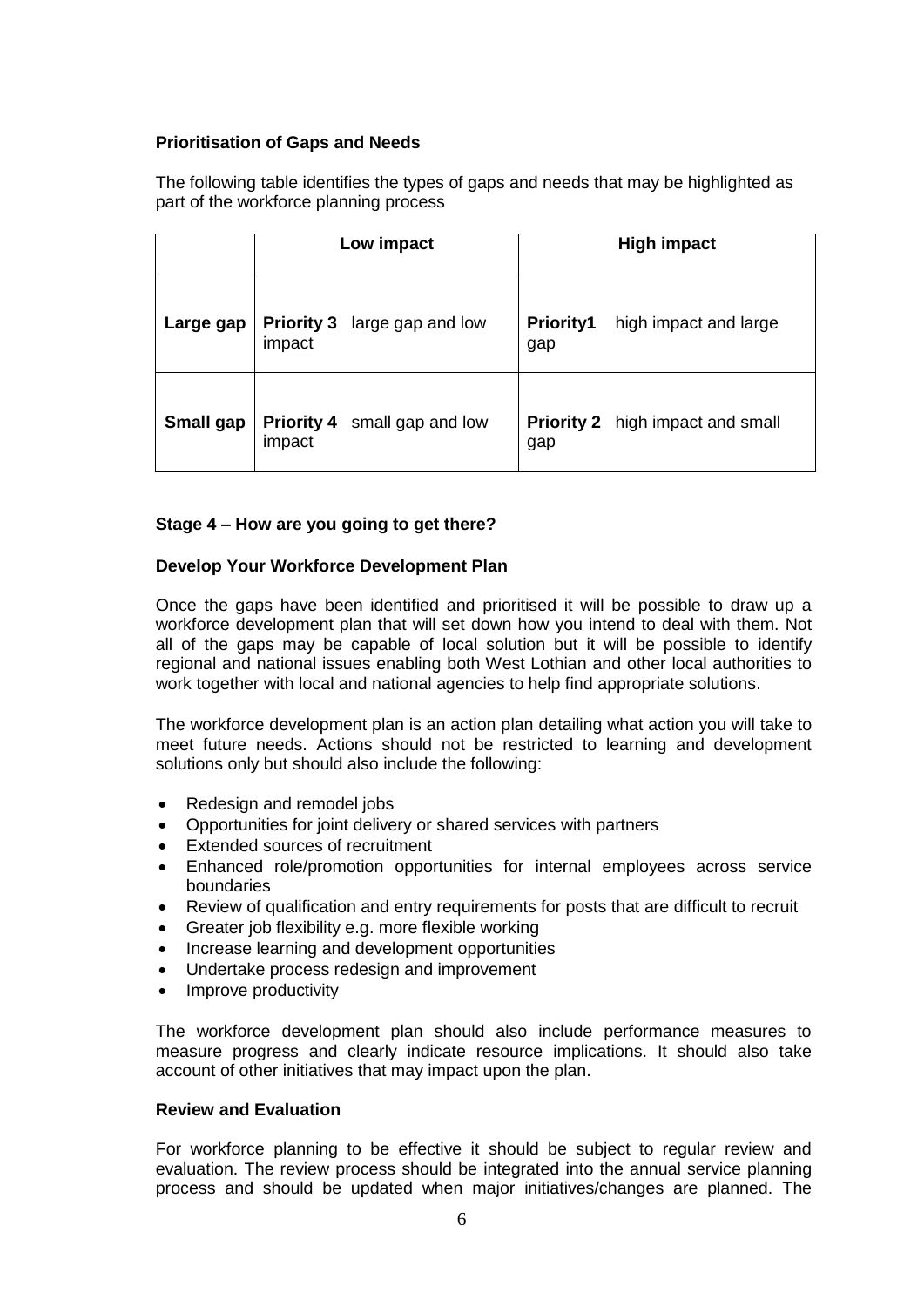authors of any reports proposing significant changes within the service or directorate should therefore be required to show the people management and consequent resource implications of their proposals as well as the impact upon the workforce development plan.

#### <span id="page-6-0"></span>**Making the Process Work**

For the process to work there needs to be:

- Commitment from the senior management team and leading members.
- An approach that is merged into existing corporate and service/business planning processes rather than something which just appears to make more work.
- Willingness by managers to help, especially in identifying future service needs.
- A champion or champions with influence to drive the initiative forward.
- A flexible approach
- A willingness to look at a variety of different and innovative solutions to resolve supply, competency and skill gaps

### <span id="page-6-1"></span>**Further Information**

<https://www.local.gov.uk/> - Local Government website

<http://www.scotland.gov.uk/home> Scottish Government information

[http://www.improvementservice.org.uk](http://www.improvementservice.org.uk/) Improvement Service

Workforce Management Team – HR Services Email [Learn2develop@westlothian.gov.uk](mailto:Learn2develop@westlothian.gov.uk)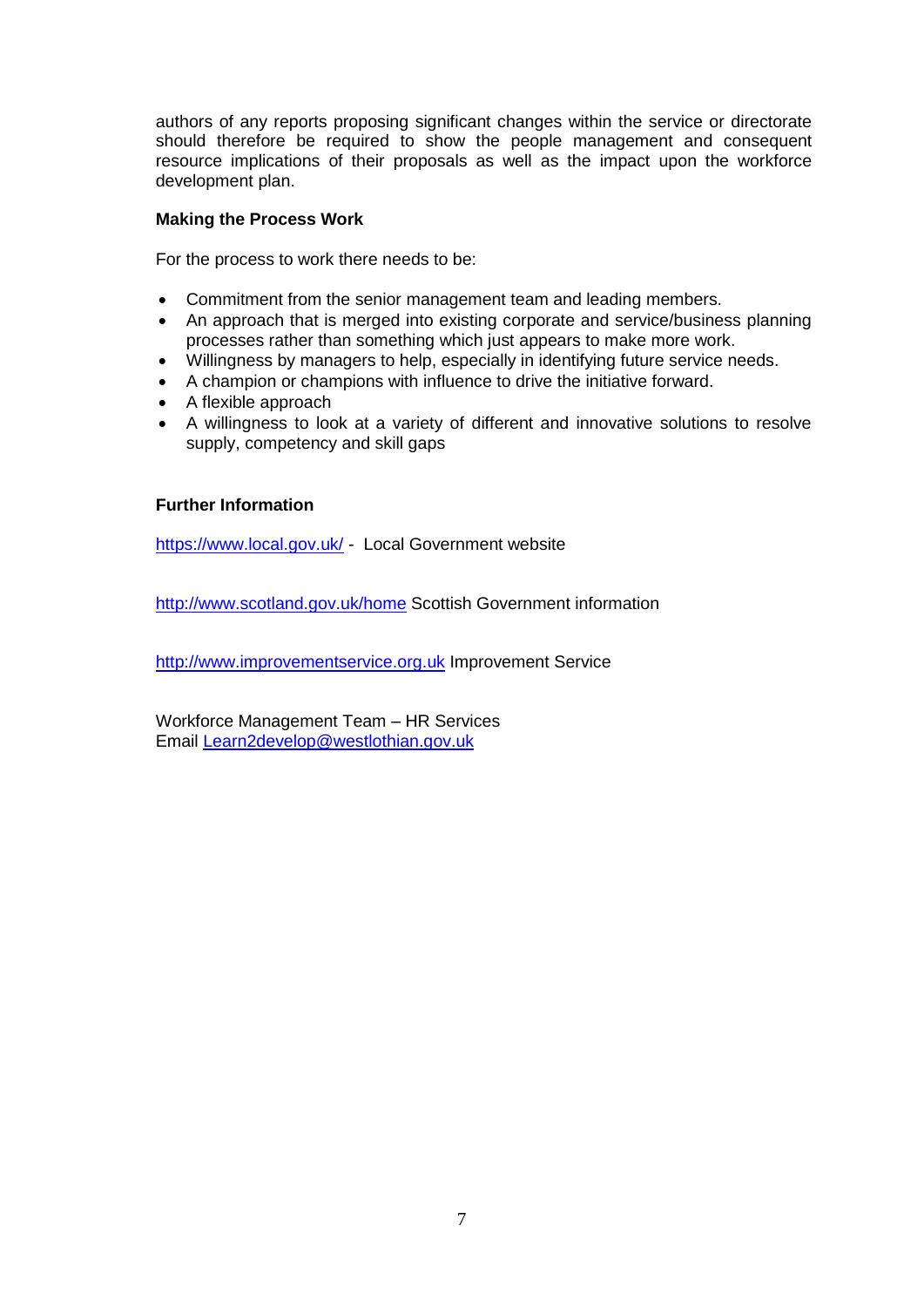## **Appendix 1 – Workforce Profile Questions to Consider**

<span id="page-7-0"></span>

| <b>Workforce Profile</b>             |                                                                                                                                                                                                                                                                                                                                                                                                                                                                                                                                                                                                                                                |                               |
|--------------------------------------|------------------------------------------------------------------------------------------------------------------------------------------------------------------------------------------------------------------------------------------------------------------------------------------------------------------------------------------------------------------------------------------------------------------------------------------------------------------------------------------------------------------------------------------------------------------------------------------------------------------------------------------------|-------------------------------|
| <b>Topic</b>                         | <b>Questions to consider</b>                                                                                                                                                                                                                                                                                                                                                                                                                                                                                                                                                                                                                   | <b>Gaps/issues Identified</b> |
| <b>Employment Status</b>             | Has your workforce grown - or reduced?<br>Does this change match with your plans or did something unexpected happen?<br>Is there a trend towards part-time working?<br>$\bullet$<br>Is it at all levels or only certain grades?<br>$\bullet$<br>Are there levels of staff, which are more likely to work part-time?<br>$\bullet$<br>Does this mix of full and part-time staff affect shift arrangements<br>$\bullet$<br>Has your agency/temporary staff increased or decreased over the review period<br>$\bullet$<br>Has your use of overtime increased or decreased?<br>٠<br>Have you examined the reasons for overtime working<br>$\bullet$ |                               |
| <b>Salary Grades</b>                 | Is the distribution appropriate for service delivery<br>$\bullet$<br>Is there a relationship between salary band and gender                                                                                                                                                                                                                                                                                                                                                                                                                                                                                                                    |                               |
| <b>Equality Issues</b>               | Is this mix appropriate – does it match your local population?<br>$\bullet$<br>Have you analysed your ethnic mix by grade/level and by training uptake to<br>$\bullet$<br>ensure equality of opportunity for all your staff?                                                                                                                                                                                                                                                                                                                                                                                                                   |                               |
| Age Profile and Length<br>of Service | Have you tried to match the age profile with the length of service patterns to see<br>$\bullet$<br>how this is contributing to your retention issues?<br>Have you used this to inform your succession and development plans?<br>$\bullet$<br>Can you use this information to estimate likely turnover?<br>$\bullet$<br>Are there clusters of retirements at certain ages or in certain groups?<br>$\bullet$<br>• What are the key skills and knowledge you will be losing when these people<br>retire?<br>• Have you looked at how to replace these skills?                                                                                    |                               |
| Leavers                              | Is the rate unusual? If so, can you explain why?<br>$\bullet$<br>Is your turnover rate consistently high or low?<br>$\bullet$<br>Does this vary by staff group or by grade?<br>$\bullet$<br>Is there a trend building up?<br>$\bullet$                                                                                                                                                                                                                                                                                                                                                                                                         |                               |

DATA LABEL: OFFICIAL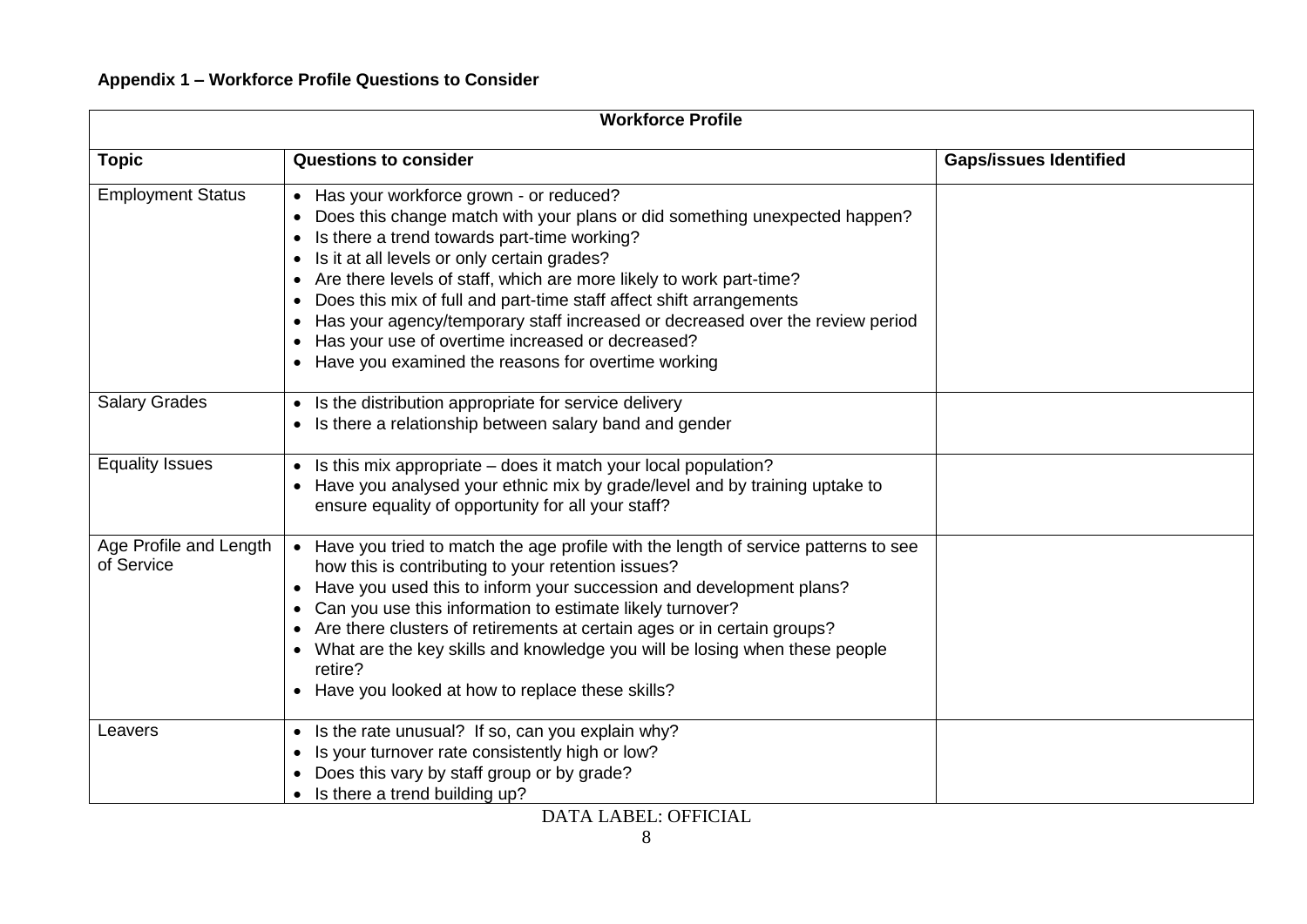|             | Have you analysed the reasons why staff are leaving? Is there a particular labour<br>$\bullet$<br>market issue involved here (e.g. new employers in the area offering more<br>competitive terms and conditions)<br>Can you see a relationship with high levels of recruitment, vacancies, age etc?<br>• Is there too much stability in some areas?                                                                                                                                                                                                                                                                                                                                                                                                                                                                                                                                                                                                             |  |
|-------------|----------------------------------------------------------------------------------------------------------------------------------------------------------------------------------------------------------------------------------------------------------------------------------------------------------------------------------------------------------------------------------------------------------------------------------------------------------------------------------------------------------------------------------------------------------------------------------------------------------------------------------------------------------------------------------------------------------------------------------------------------------------------------------------------------------------------------------------------------------------------------------------------------------------------------------------------------------------|--|
| Recruitment | Is the vacancy situation unusual - if so, why?<br>$\bullet$<br>Which posts are particularly hard to fill?<br>$\bullet$<br>Has the recruitment effort been redirected to address the problem areas?<br>What other strategies are being explored to reduce vacancies?<br>$\bullet$<br>Have you looked at the cost-effectiveness of your recruitment effort?<br>$\bullet$<br>• Is your actual recruitment reflecting your equal opportunity targets?<br>Have you looked at the labour market for other forms of recruitment and other<br>sources of recruit?<br>Have you been able to recruit enough new qualifiers?<br>• Have you had skills issues with the new qualifiers? Has this been followed up?<br>Are staff aware of opportunities and possible career pathways?<br>$\bullet$<br>Has additional training been required to up skill staff?<br>$\bullet$<br>Do you support staff to pursue necessary qualifications (i.e. appropriate study<br>leave etc) |  |